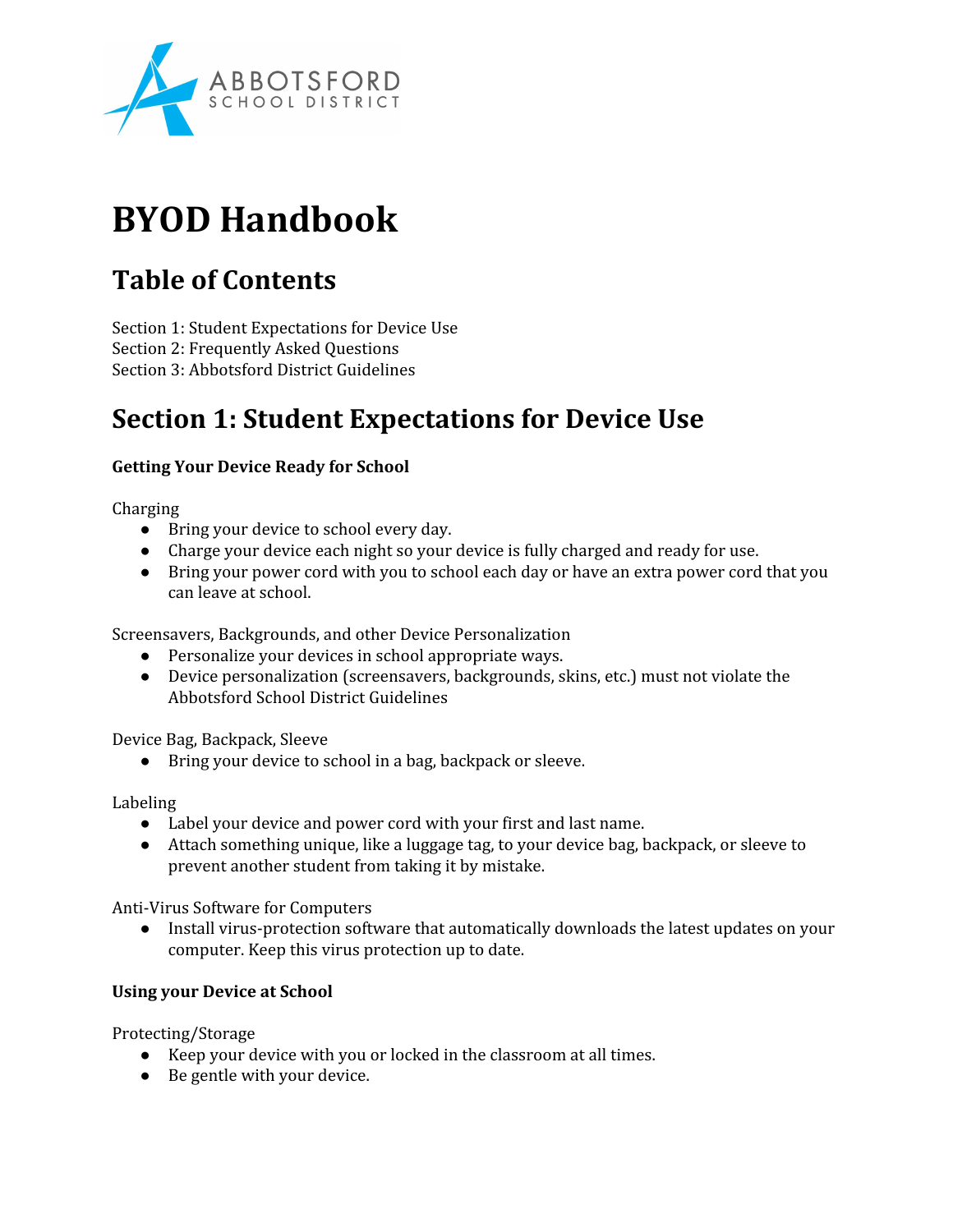- You must keep your power cord neat and out of other people's way.
- Be careful when removing the power cord. Yanking it out of the device or the electrical outlet may cause damage.
- Do not wrap the cord tightly around itself where the ends can be pulled.
- You are the only person permitted to use your device.
- Keep your username and password private.
- Take your device home every day.
- Always carry your laptop with two hands and with the lid closed.
- Protect your device when moving between classes, or anywhere else.
- Do not place an excessive amount of additional objects (i.e., folders, textbooks) in your bag/sleeve with the device. Excessive objects can place too much pressure and/or weight on the device screen or hinges in the case of laptops.
- Be cautious about leaving the device unattended anywhere that there is a chance it could easily be knocked onto the floor, sat on, or stepped on.
- $\bullet$  Clean the screen with a lint-free cloth. No liquids of any kind including water.
- Food or drink should not be placed near the device.

#### **General Use at School**

- You are expected to bring your device to school every day.
- Always save your files to two locations when possible.
- Troubleshooting device issues is your responsibility and should be done at appropriate times; however, if you need assistance ask for help.
- Mute your device sound at all times unless your teacher gives permission otherwise.
- When using your device at school you must abide by the Abbotsford School District guidelines.
- Shutdown your laptop when transporting it to and from school or if it is not being used for an hour or more

#### **Expectations and Consequences**

We recognize that digital devices are valuable resources for learning; however, we are also aware that students should be using devices at appropriate times, in appropriate places, and in appropriate ways. Thus, we are establishing the following expectations:

#### **Expectations**

- Devices are to be placed in your backpack, or secure storage, unless being used for learning activities.
- Digital devices are not to be used without teacher permission.
- Devices may only be used for learning activities during class time.
- At all times use of digital devices must adhere to school expectations.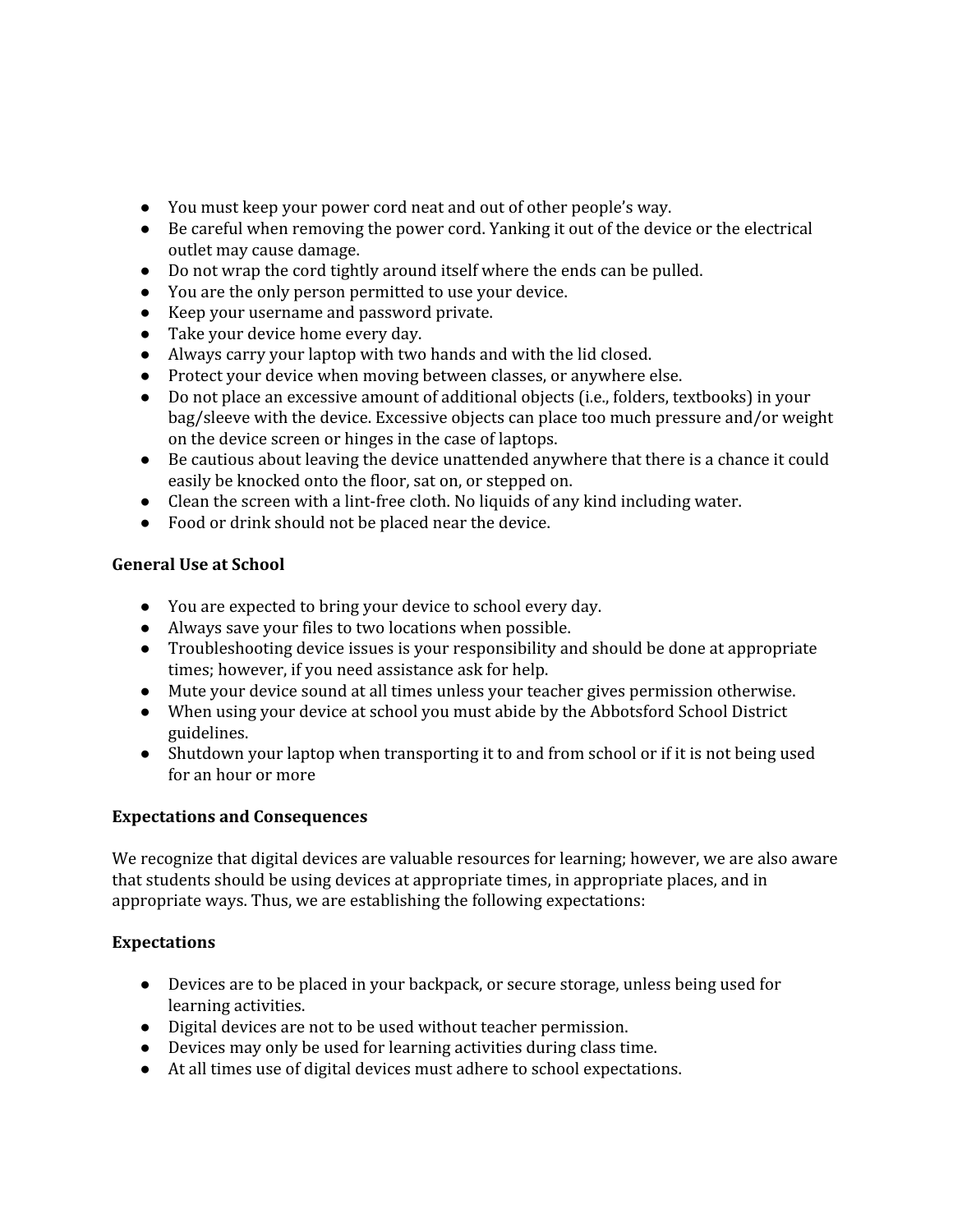#### **Consequences**

In keeping with the Code of Conduct, rising actions will determine the consequences for not following expectations with regard to the use of devices.

Should you not follow expectations you can expect:

- Your teacher to collect your device and turn it into the office.
- Device to be returned after meeting with an administrator in the office.
- Misuse of the Network or Internet may result in disciplinary action, including written warnings, withdrawal of access privileges and, in extreme cases, suspension or expulsion. The school also reserves the right to report any illegal activities to the appropriate authorities.

# **Section 2: Frequently Asked Questions**

#### **When can I use my device at school?**

- During all classes when permitted or requested by the teacher
- At other times, if allowed, and following school rules.

#### **Are there times when I am NOT allowed to use my device at school?**

- When asked not to use it.
- During emergency procedures.

#### **Can I print at school?**

● The district is encouraging increased use of paperless options such as Google Apps for Education. Students cannot usually print at school from a personal device.

#### **What happens to my device if it is left unsupervised?**

● Any unsupervised device will be taken to the main office by staff members. There may be school consequences for leaving your device in an unsupervised location.

#### **My device is not working. What should I do?**

- You are responsible for troubleshooting your device problems.
- You should not allow your device issues to get in the way of your learning. You should ask your teacher for assistance promptly.
- Occasionally, the school's technology support teacher or district technology support person may be able to help, but you are not to expect immediate help.

#### **What happens if my device is lost or damaged?**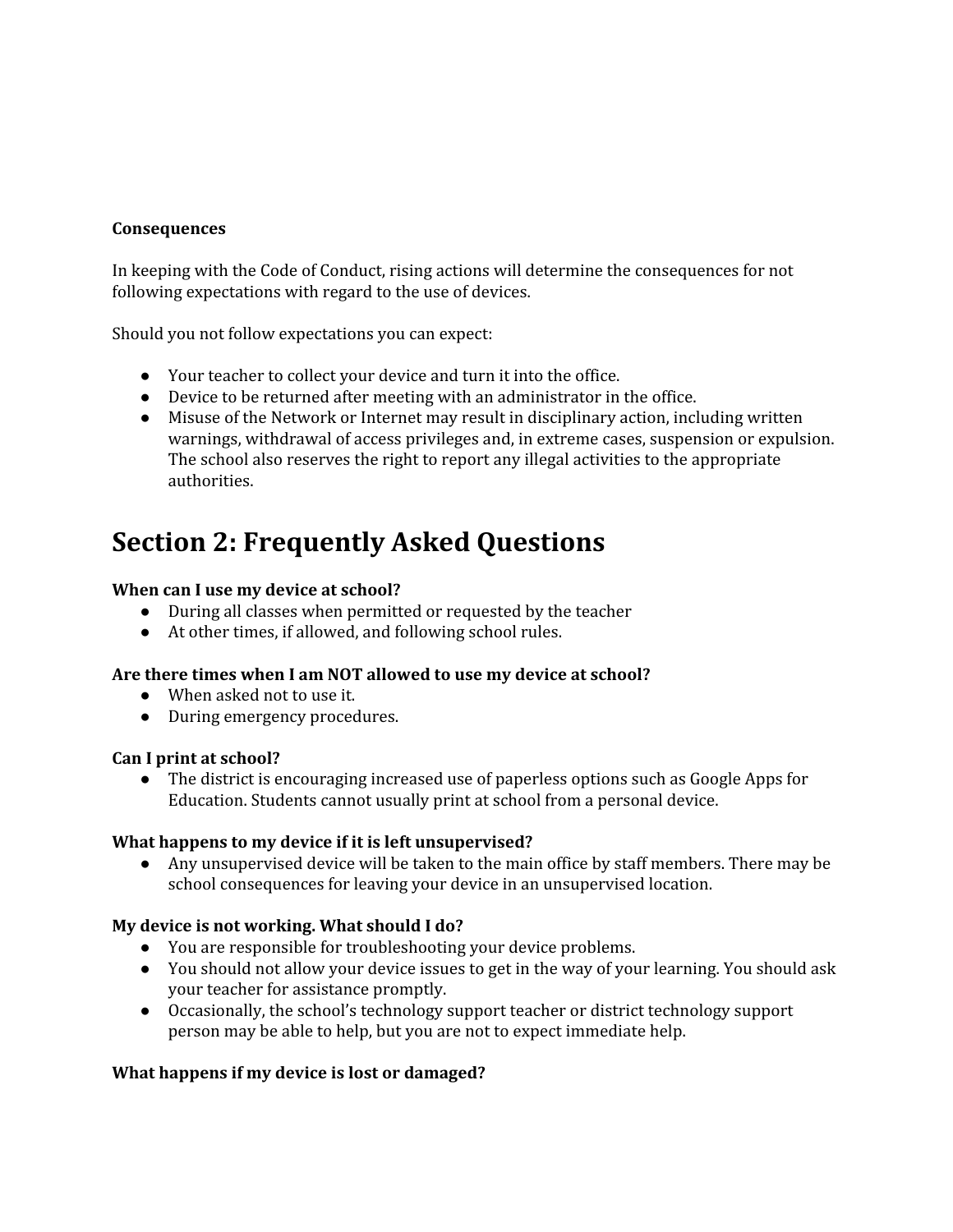● You are responsible for your device at all times. If you give permission for someone else to use your device and it is damaged, you are still responsible.

### **I am involved in an afterschool activity. What should I do with my device?**

- Remember: You are responsible for your device at all times.
- Arrangements should be made with your parent or coach to keep your device safe.

#### **Am I allowed to use my headphones at school?**

● Yes. During class you may use your headphones with teacher permission.

#### **Will I have a chance to charge my battery during the school day?**

● Yes. When you are not using your device you will be placing it into a charging station and plugging into your power cord.

#### **Can teachers and other school staff look at my device?**

● Students and parents should be aware that permitted items of technology are subject to search by school officials if the school district has a reasonable suspicion that evidence of a violation of the student code of conduct is present on the technological device.

#### **How is my device connected to the network?**

● Technicians connect devices to school WiFi and this access will be available throughout the school until the end of the year.

# **Section 3: Abbotsford School District Guidelines**

Devices in schools provide access to a wide range of resources including software programs, library catalogues, the internet, and in some cases, email. Schools are committed to ensuring that their network systems are used appropriately to address educational goals and that all students are aware of their responsibilities for acceptable use of networks. Students are given direct instruction on the safe use of the internet and network communications and are supervised at all times while using technology in the classroom.

#### **Do:**

- Use school networks for educational and school-work related purposes.
- Follow copyright laws.
- Respect the privacy of others.
- Follow established guidelines for device use and etiquette.
- Report violations to teachers or supervisors or the school administration.
- Immediately leave an inappropriate internet site and tell the teacher or the school administration.
- Cite sources and attribute material to its proper owner when conducting research.